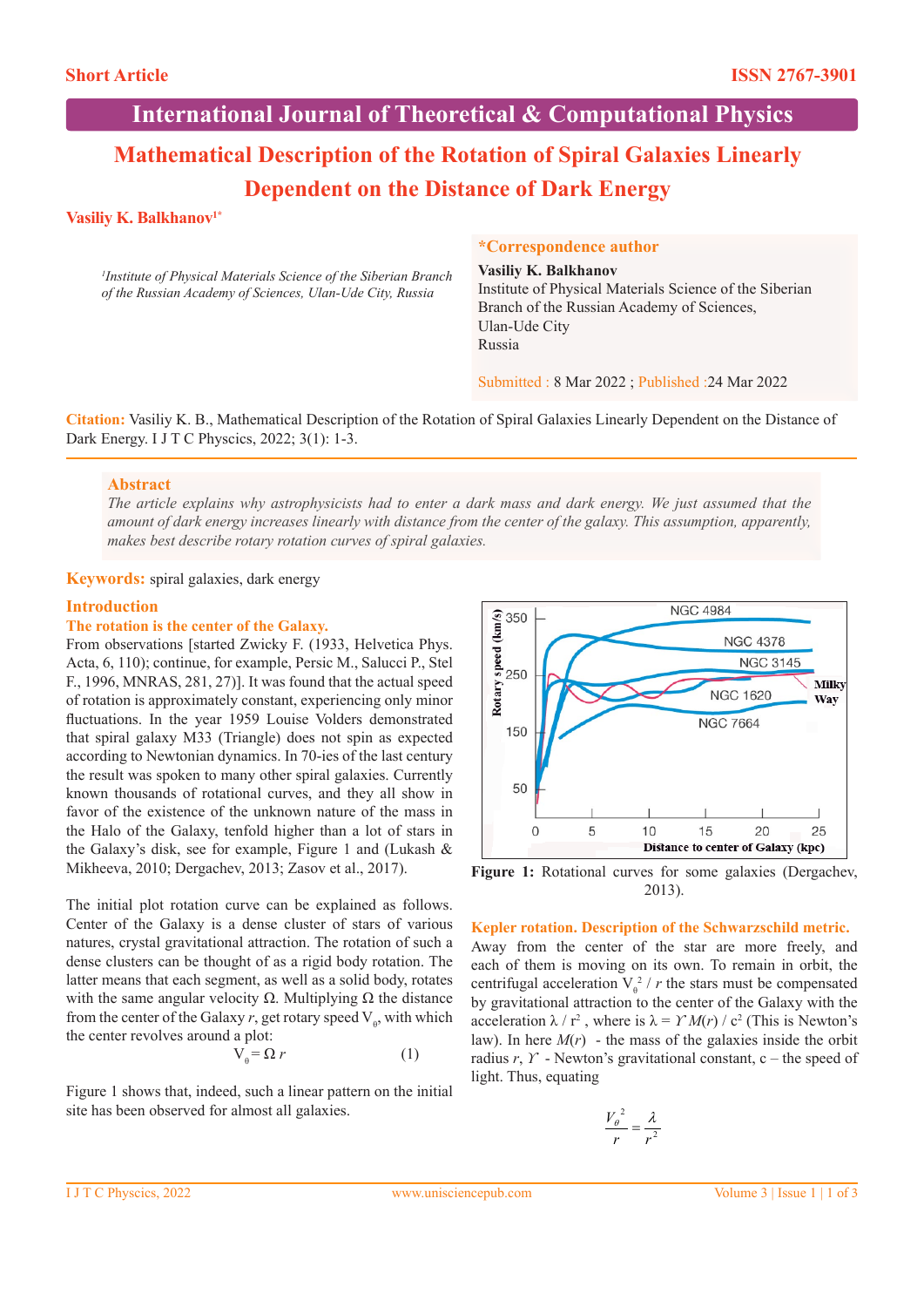find rotary speed of rotation of the stars according to Newtonian dynamics:

$$
V_{\theta} = \sqrt{\frac{\gamma M(r)}{r c^2}}
$$
 (2)

This speed is shown in Figure 2 in the form of a dotted line and is called Kepler.



**Figure 2:** The observed rotational speed, described by the formula (9). Speed and distance are in relative units.

The general theory of relativity explained the result (2). Using the Schwarzschild metric and condition geodesy the trajectory of stars, find

$$
V_{\theta} = \sqrt{\frac{\gamma M(r)}{r c^2} \left(1 - \frac{2\gamma M(r)}{r c^2}\right)}
$$
(3)

This expression is obtained as follows. As regard the rotation only, so variation in radial coordinates  $\delta r$  in the Schwarzschild metric can be omitted. Given the variation of azimuth angle  $\delta \theta$ , for square variation metric  $\delta S^2$  have,

$$
\delta S^2 = \left(1 - \frac{2\lambda}{r}\right) \delta t^2 - r^2 \delta \vartheta^2 \tag{4}
$$

Condition surveying in the following form (Lilly, 1981):

$$
\delta S = B \left( 1 - \frac{2\lambda}{r} \right) \delta t
$$

Excluding the variation with it metrics  $\delta S$ , (4) find

$$
r^2 \delta \vartheta^2 = \left(1 - \frac{2\lambda}{r}\right) \left[1 - B^2 \left(1 - \frac{2\lambda}{r}\right)\right] \delta t^2
$$

Where the rotational speed of the stars around the Galactic center:

$$
V_{\theta} = \frac{r \delta \theta}{\delta t} = \sqrt{\left(1 - \frac{2\lambda}{r}\right) \left[1 - B^2 \left(1 - \frac{2\lambda}{r}\right)\right]}
$$
(5)

In the absence of a gravitational field, no rotation will not be star may fly out of this Galaxy. This means that when  $\lambda = 0$ must be  $V_{\theta}$ . But from (5) to  $\lambda = 0$  should be  $V_{\theta} = \sqrt{1 - B^2}$ . And to make it  $V_{\phi} = 0$ , we are must put  $B = 1$ . Thus, defined constant *В*. Now for the rotational speed of the (5) get general relativistic expression (3).

#### **Dark mass and dark energy.**

I J T C Physcics, 2022 www.unisciencepub.com Volume 3 | Issue 1 | 2 of 3 On the one hand the result of  $(3)$  clarifies the classical expression (2). On the other hand, if  $\lambda = const$ , then get updated dotted line in figures 1 and 2. But over the 70 years of observations,

it was found that the actual speed of rotation is approximately constant, experiencing only minor fluctuations. This speed is shown in Figure 2 in the form of a horizontal continuous wavy line. To fix the looming dilemma, recall that  $\lambda = \gamma M/c^2$ , and to the mass M, of the Galaxy, first of all, you can always add a lot , that call dark matter, because of its nature as long as nothing is known. And, secondly, to add the equivalent mass of dark energy  $E_{\Lambda}$ , i.e. replace,  $M \rightarrow M + M_{\Lambda} + E_{\Lambda}/c^2$ . In such a way that the ratio (3) described the curves in figures 1 and 2, it was necessary to specify mass *M*(*r*). The most simple way, followed by Astrophysics, it injected a dark matter with mass

 $M_A$ , and dark energy  $E_A$ . So, that  $\gamma M(r)/c^2$  is replaced with the following expression:

$$
\frac{\gamma M(r)}{c^2} + \frac{\gamma M_A}{c^2} + \frac{\gamma}{c^2} \frac{E_A}{c^2} \tag{6}
$$

Here you can enter the usual way the density of dark matter

 $\rho_A$ , so the mass of dark matter will  $M_A = \frac{4}{3}\pi \rho_A r^3$ , and Einstein's constant cosmology

$$
\Lambda = \frac{8}{3} \frac{\pi \gamma \rho_{\Lambda}}{c^2}
$$

Then let's make an assumption, the result of which will be the best agreement calculated rotational speeds are observed. That is, suppose that the dark energy linearly rising from the center of the Galaxy:

$$
E_A = W_A r \tag{7}
$$

On the possibility of such patterns indicates that dark energy per unit length *WΛ* from dimensional considerations, turns out to be a proportional combination of fundamental constants:

$$
W_{A} = \frac{c}{\gamma} = 1.2 \cdot 10^{44}
$$
 Joule /m (8)

Will make the following comment. Dependency (7) indicates that the dark energy as would be squeezed out from the center of the Galaxy. It can be assumed that the formation of galaxies and just the Halo is due to the fact that dark energy obeys the patterns (7).

Substituting all our results in formula (3), for a rotational speed get the following expression:

$$
V_{\theta} = \sqrt{\left(\frac{\lambda}{r} + \frac{1}{2}\Lambda r^2 + \frac{\gamma W_{\Lambda}}{2c^4}\right)\left(1 - \frac{2\lambda}{r} - \Lambda r^2 - \frac{\gamma W_{\Lambda}}{c^4}\right)}
$$
(9)

This relationship is represented by a wavy line in Figure 2. See quality satisfactory agreement with the curves in Figure 1.

#### **Conclusion**

We told how Astrophysics with the need to come to the introduction of dark matter and dark energy. Installed the result (8) for the rotational speed of the various parts of spiral Galaxies. By varying the three constant -  $\lambda$ ,  $\Lambda$  and W<sub>,</sub>, you can achieve the best consent formula (9) measured with a rotational pattern. Also identify their signs. For interested researchers define these three permanent for each Galaxy could be the beginning of a great independent scientific work.